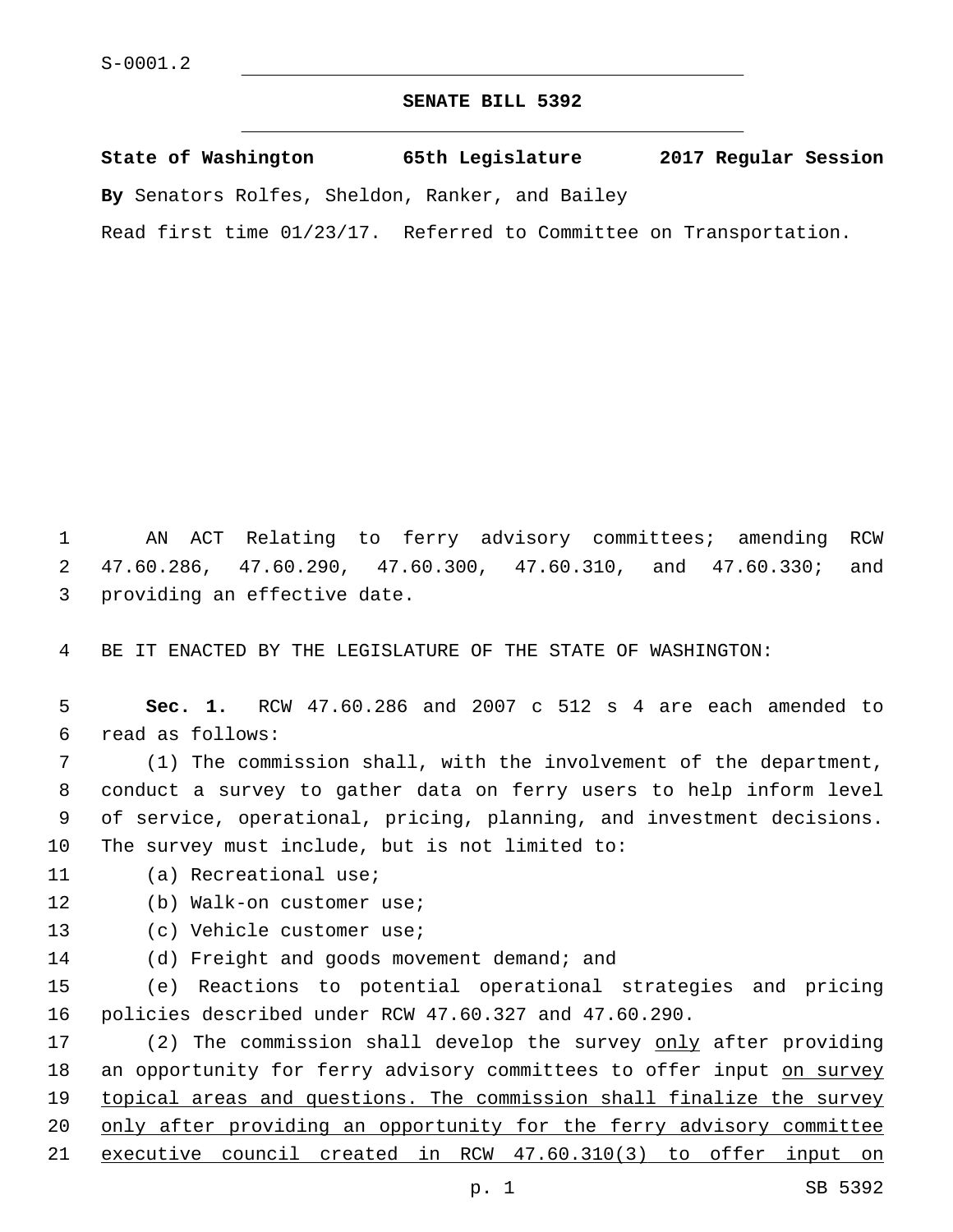1 proposed survey topics and questions. Ferry advisory committee review 2 must occur early enough in the process to allow feedback and 3 subsequent changes to be made to the survey, and this review process 4 must be clearly documented. 5 (3) The survey must be updated at least every two years and 6 maintained to support the development and implementation of 7 ((adaptive management of)) ferry services. 8 **Sec. 2.** RCW 47.60.290 and 2007 c 512 s 5 are each amended to 9 read as follows: 10 (1) The department shall annually review fares and pricing 11 policies applicable to the operation of the Washington state ferries. 12 (2) Beginning in 2008, the department shall develop fare and 13 pricing policy proposals that must: 14 (a) Recognize that each travel shed is unique, and might not have 15 the same farebox recovery rate and the same pricing policies; 16 (b) Use data from the current survey conducted under RCW 17 47.60.286; 18 (c) Be developed with input from ferry advisory committee 19 participants as described in subsection (4) of this section, affected 20 ferry users ((by)), and one or more public hearings ((and by review 21 with the affected ferry advisory committees)), in addition to the 22 data gathered from the survey conducted in RCW 47.60.286; 23 (d) Generate the amount of revenue required by the biennial 24 transportation budget; 25 (e) Consider the impacts on users, capacity, and local 26 communities; and 27 (f) Keep fare schedules as simple as possible. 28 (3) While developing fare and pricing policy proposals, the department must consider the following:29 30 (a) Options for using pricing to level vehicle peak demand; and 31 (b) Options for using pricing to increase off-peak ridership. 32 (4) Ferry advisory committees shall designate committee members 33 to participate in the department's review of fares, fare policies, 34 and fare media. The department shall determine the process for the 35 review. Participants must, at a minimum, include members of the ferry 36 advisory committees as specified in this subsection. The department 37 shall provide background information on tariff changes being 38 considered as needed for the conduct of the review to all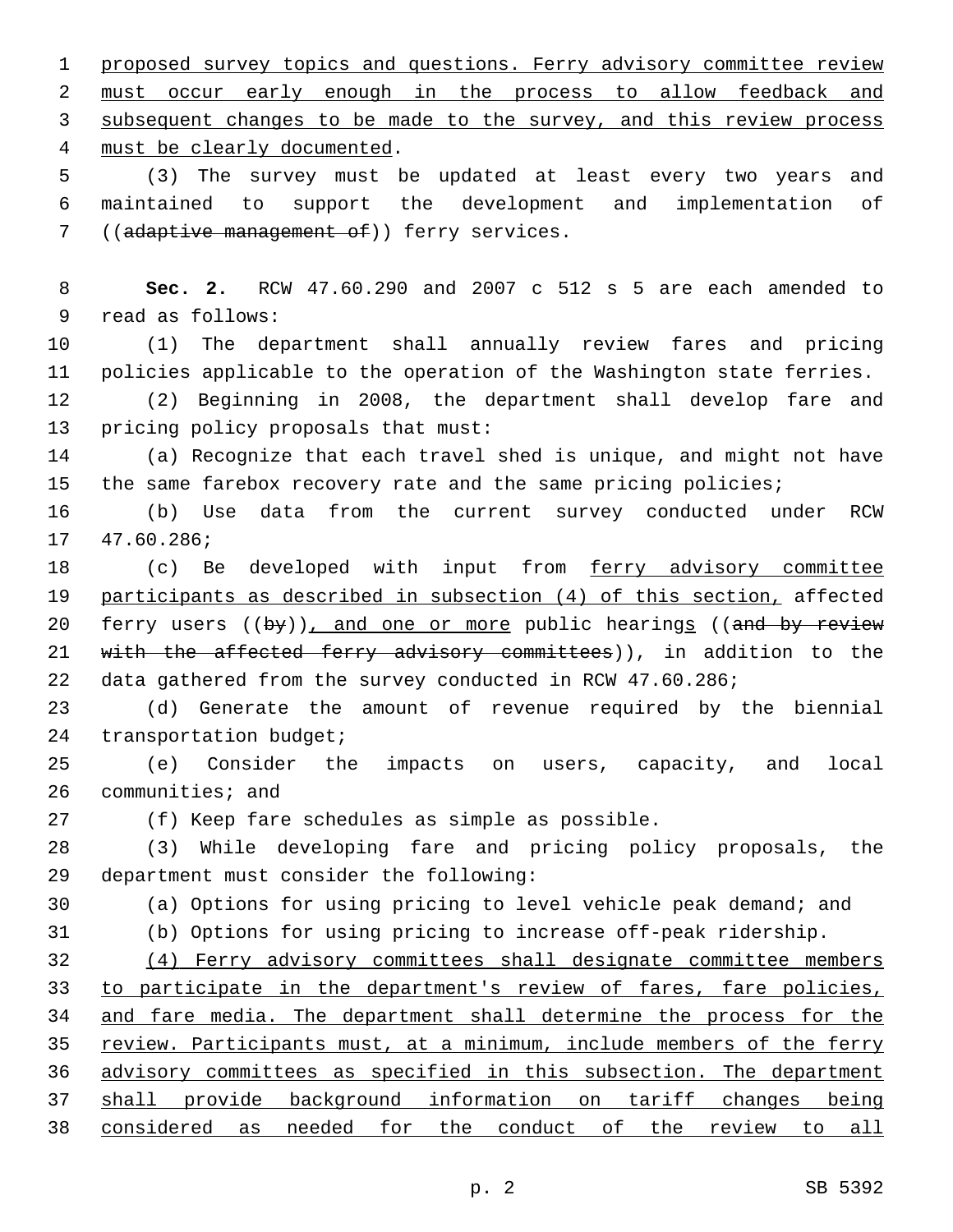participants. The members representing the ferry advisory committees 2 in the department's fare review processes must: (a) Include one member from each ferry advisory committee selected by each ferry advisory committee choosing to participate; (b) Collaborate with the ferry advisory committee executive council created in RCW 47.60.310(3) on systemwide matters and with individual ferry advisory committees on matters that affect 8 individual routes; (c) Elect a chair to serve a term of one year or tariff cycle. 10 The chair may call a meeting of the members; (d) Have at least six ferry advisory committee members present to 12 constitute a quorum; and (e) Advise the department when it may be appropriate to hold a public hearing on tariff proposals to comply with subsection (2)(c) of this section. (5) When presenting fare, fare media, and pricing policies to the commission, the department must include any relevant recommendations from the members representing the ferry advisory committees as established under subsection (4) of this section. Any discrepancy between department and ferry advisory committee recommendations must be explained. (6) When considering a fare or pricing policy proposal, a vote on 23 the proposal is required by the participating ferry advisory committee members established under subsection (4) of this section. The results of the vote and participating ferry advisory committee member comments must be reported along with the department's fare recommendations to the commission.

 **Sec. 3.** RCW 47.60.300 and 1984 c 7 s 325 are each amended to read as follows:29

30 (1) The review ((shall)) described in RCW 47.60.290(1) must include, but not be limited to, tariffs for automobiles, passengers, 32 trucks, commutation rates, and volume discounts. The review ((shall)) must give proper consideration to time of travel, distance of travel, operating costs, maintenance and repair expenses, and the resultant effect any change in tariff might have on the debt service requirements of the department as specifically provided in existing 37 financing programs. If the review addresses matters affecting rider tariffs, the review must include participation by representatives of the ferry advisory committees as established in RCW 47.60.290(4). The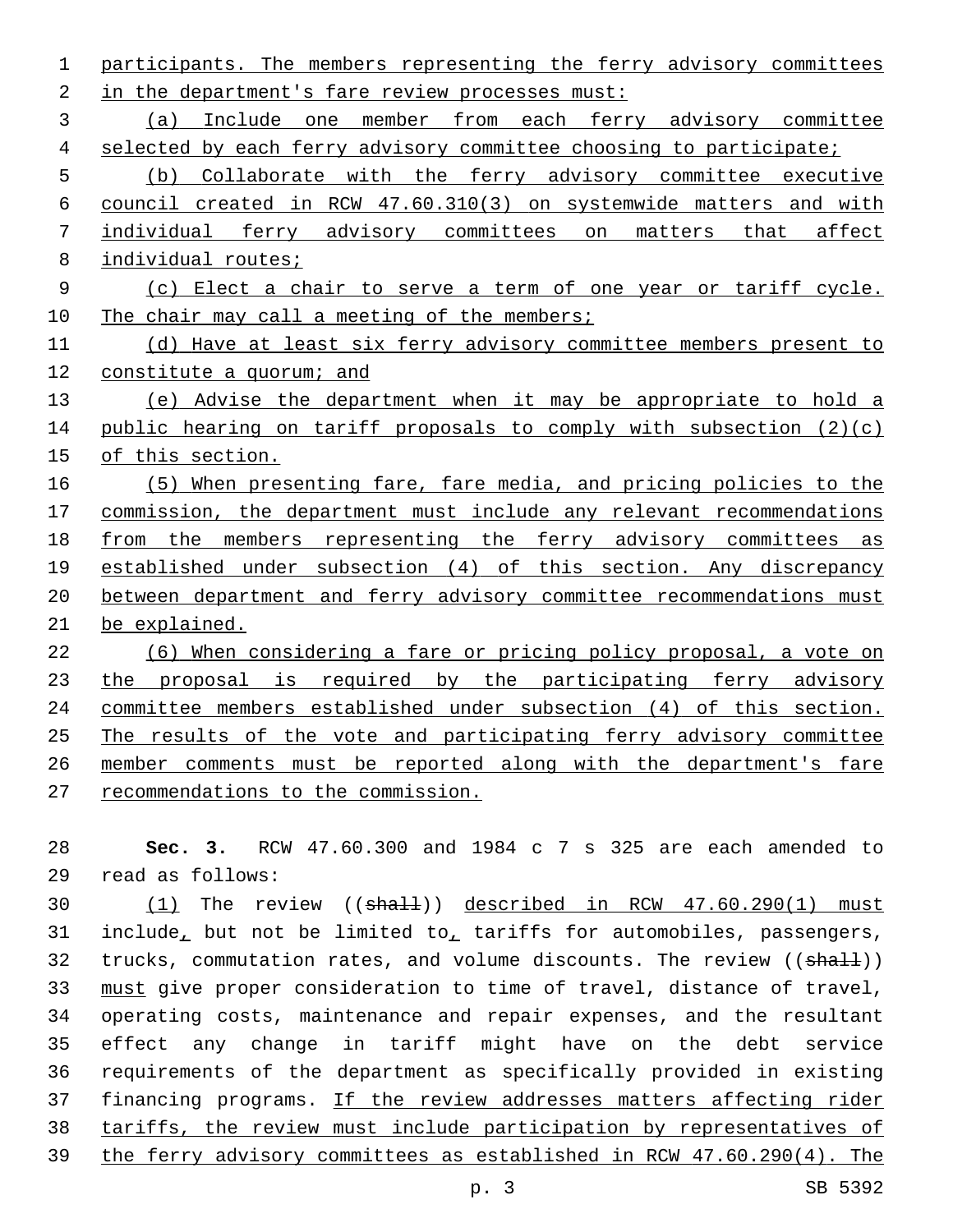ferry advisory committee executive council created in RCW 2 47.60.310(3) must be consulted as part of the review if requested by 3 the executive council.

4 (2) The review ((shall)) must also include the allocation of vessels to particular runs, the scheduling of particular runs, the adequacy and arrangements of docks and dock facilities, ferry-related problems experienced in areas served by Washington state ferries, quality of service, implementation of adaptive management policies 9 affecting riders, and any other subject deemed by the department to 10 be properly within the scope of the review. A review under this subsection (2) must include consultation with the ferry advisory committee executive council, including a review and input on the development of any relevant surveys.

14 (3) The department ((is further authorized and directed to)) must 15 make ((a like)) written reviews within every three-year period. Ferry advisory committee comments and the subsequent Washington state 17 ferries response must be included in these written reviews.

 (4) The department must also conduct such review by soliciting and obtaining expressions from local community groups served by the Washington state ferries. To establish local representation, the department shall give prior notice of the review to the ferry advisory committees and include them in the review process. This 23 review must, to the extent feasible, receive input from various gender, economic status, persons with disabilities, tribe, senior citizen, youth, and race demographic groups.

 (5) The ferry advisory committees must have the opportunity to comment on the ferry service aspects of the following Washington state ferries planning components: The statewide multimodal transportation plan as described under RCW 47.06.040; the state-owned facilities component of the statewide multimodal transportation plan as described under RCW 47.06.050; level of service standards for transportation facilities and services of statewide significance as described under RCW 47.06.140; operational strategies for asset utilization as described under RCW 47.60.327; the capital plan as described under RCW 47.60.375; and the vessel rebuild and replacement plan as described under RCW 47.60.377. Any comments must be included in any associated plan reports, but do not preclude other public outreach.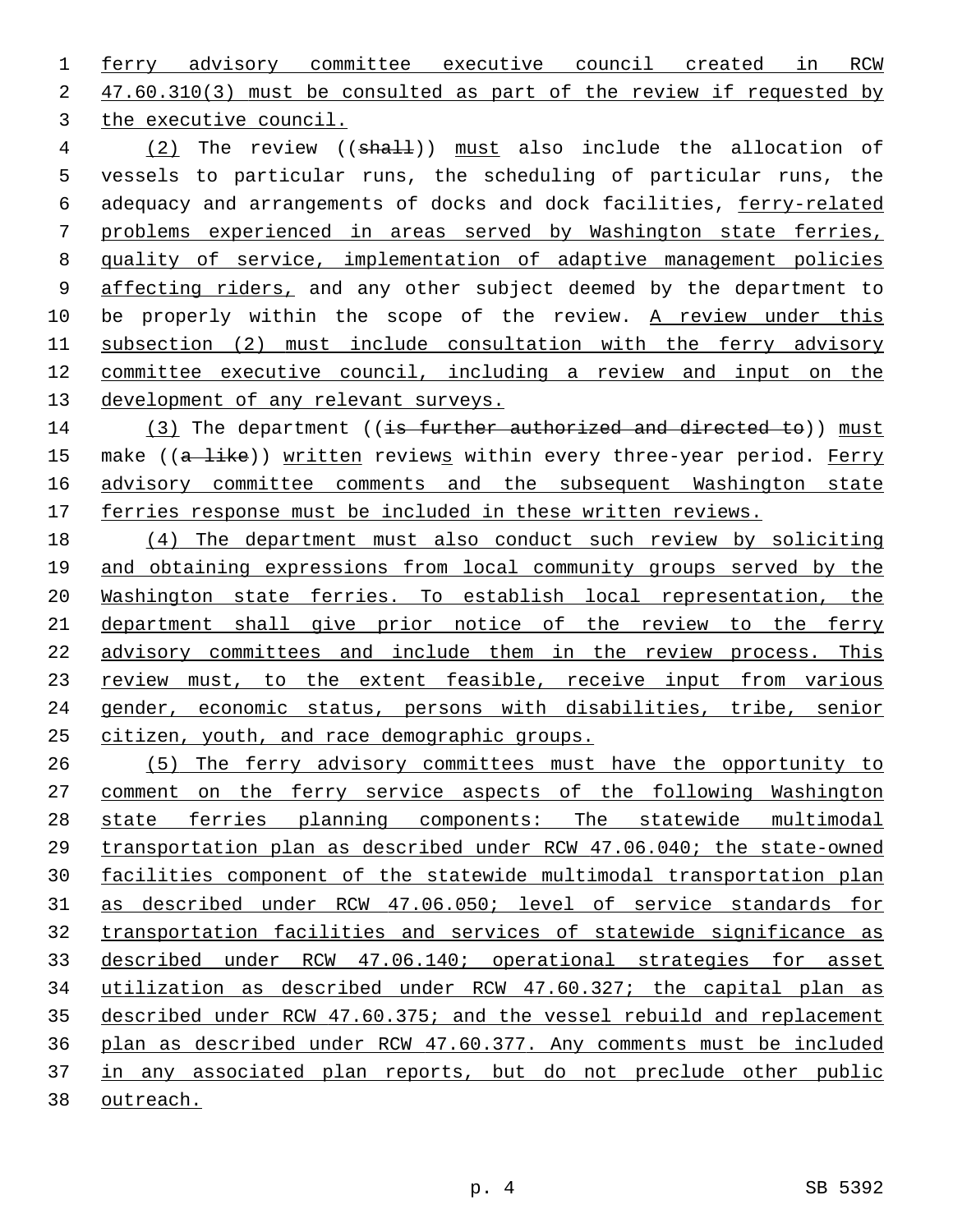(1) ((The department is further directed to conduct such review by soliciting and obtaining expressions from local community groups in order to be properly informed as to problems being experienced within the area served by the Washington state ferries. In order that local representation may be established, the department shall give 8 prior notice of the review to the ferry advisory committees.

9 (2) The legislative authorities of San Juan, Skagit, Clallam, and 10 Jefferson counties shall each appoint a committee to consist of five 11 members to serve as an advisory committee to the department or its 12 designated representative in such review. The legislative authorities 13 of other counties that contain ferry terminals shall appoint ferry 14 advisory committees consisting of three members for each terminal 15 area in each county, except for Vashon Island, which shall have one 16 committee, and its members shall be appointed by the Vashon/Maury 17 **Island community council. If the Vashon/Maury Island community** 18 council fails to appoint a qualified person to fill a vacancy within 19 ninety days of the occurrence of the vacancy, the legislative 20 authority of King county shall appoint a qualified person to fill the 21 vacancy. At least one person appointed to each ferry advisory 22 committee shall be representative of an established ferry user group 23 or of frequent users of the ferry system. Each member shall reside in 24 the vicinity of the terminal that the advisory committee represents.

25 (3) The members of the San Juan, Clallam, and Jefferson county 26 ferry advisory committees shall be appointed for four-year terms. The 27 initial terms shall commence on July 1, 1982, and end on June 30, 28 1986. Any vacancy shall be filled for the remainder of the unexpired 29 term by the appointing authority. At least one person appointed to 30 the advisory committee shall be representative of an established 31 ferry-user group or of frequent users of the ferry system, at least 32 one shall be representative of persons or firms using or depending 33 upon the ferry system for commerce, and one member shall be 34 representative of a local government planning body or its staff. 35 Every member shall be a resident of the county upon whose advisory 36 committee he or she sits, and not more than three members shall at 37 the time of their appointment be members of the same major political 38 party.

39 (4) The members of each terminal area committee shall be 40 appointed for four-year terms. The initial terms of the members of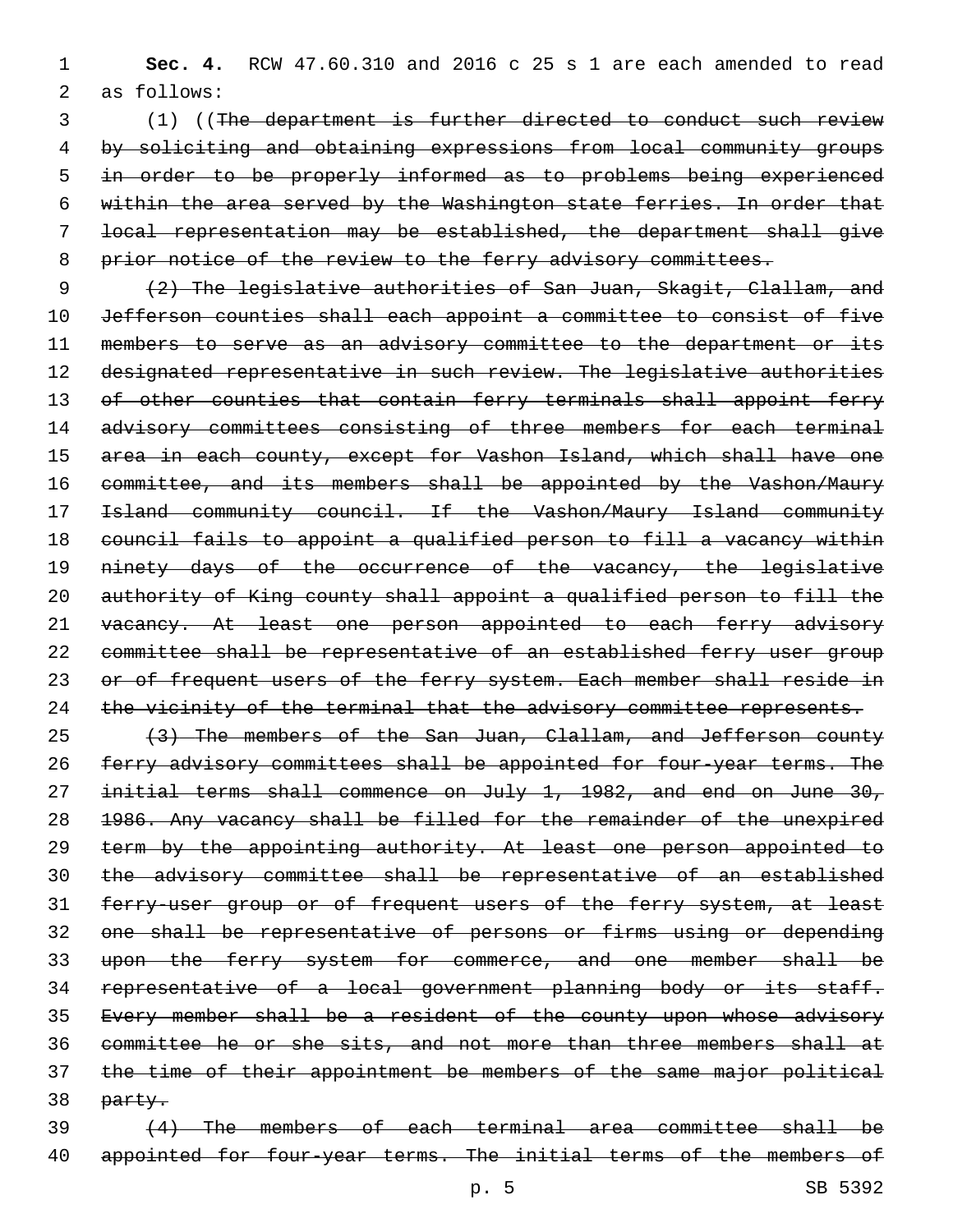1 each terminal area committee shall be staggered as follows: All terms 2 shall commence September 1, 1988, with one member's term expiring August 31, 1990, one member's term expiring August 31, 1991, and the 4 remaining member's term expiring August 31, 1992. Any vacancy shall be filled for the remainder of the unexpired term by the appointing authority. Not more than two members of any terminal-area committee may be from the same political party at the time of their appointment, and in a county having more than one committee, the 9 overall party representation shall be as nearly equal as possible.

 $(5)$ )) Any county legislative authority may establish and appoint a ferry advisory committee of five members or a number determined by 12 the appointing authority for each Washington state ferry terminal within its boundaries, except that only one ferry advisory committee 14 may be created for Vashon Island and one for the San Juan Islands. Each committee member must reside within the county in which the member is appointed. If the legislative authority of San Juan county appoints a ferry advisory committee, four persons appointed to that advisory committee must each represent one of the four ferry-served 19 islands and reside on the island being represented. Committee members must be appointed for staggered, four-year terms or as otherwise appointed by the appointing authority. Each ferry advisory committee shall elect its chair unless decided otherwise by the appointing authority.

 (2) Ferry advisory committees represent the interests of their local governing bodies, respective communities, riders, specific 26 rider groups being served, and other ferry system stakeholders. Ferry advisory committees shall collaborate with the department in public outreach to riders, including riders with special needs. At least annually, the ferry advisory committees and the department shall jointly chair a public meeting on each ferry route. The department shall collaborate on meeting topics and send an appropriate representative.

33 (3) The chairs of the ((several)) ferry advisory committees 34 constitute ((an executive committee of the Washington state ferry 35 users)) a ferry advisory committee executive council, which must coordinate all ferry advisory committees in addressing systemwide 37 ferry issues and local needs. The executive ((committee)) council 38 shall meet ((twice)) at least quarterly each year with department representatives ((of the marine division of the department)) to 40 review ferry system issues((-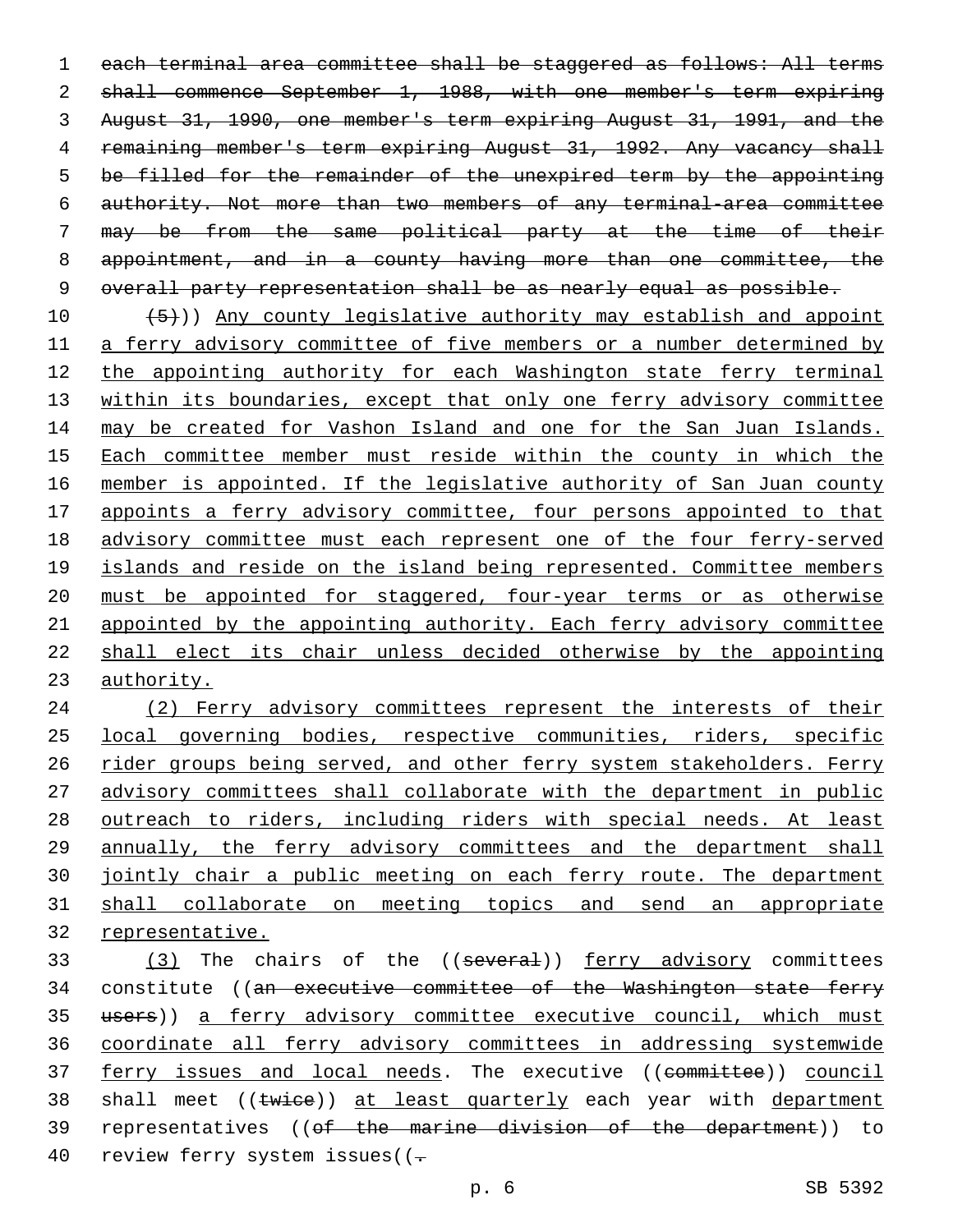(6) The committees to be appointed by the county legislative 2 authorities shall serve without fee or compensation)) and participate in the ferry system review described in RCW 47.60.300. One meeting of the executive council must be with all ferry advisory committees and Washington state ferries senior leadership to provide a comprehensive review of system issues affecting riders and a plan of action to address such issues. Meetings of the executive council may be called by a vote of six ferry advisory committee chairs or by the department.

 (4) Ferry advisory committee and ferry advisory committee executive council members must serve without fee or compensation, unless a local jurisdiction chooses to provide reimbursement.

 (5) Ferry advisory committees provide, but do not replace, 14 communications between the department and the ferry advisory committee's local governing body, respective communities, riders, and 16 other stakeholders. The committees may liaise with department 17 representatives, state and local agencies, elected officials, and other relevant groups to provide ferry system-related information.

 (6) The department shall provide existing data or information relevant to Washington state ferries operations as requested by 21 individual ferry advisory committees or the executive council either by specific requests or by a general request for periodic reports. This does not apply to records exempt from public disclosure under 24 chapter 42.56 RCW.

 (7) The ferry advisory committees shall submit any issues to be addressed by the department in writing, and the department shall provide a timely response. The committees shall maintain a record of any issue submitted, the department response to the issue, and the final resolution of the issue.

 **Sec. 5.** RCW 47.60.330 and 2007 c 512 s 8 are each amended to 31 read as follows:

 (1) Before a substantial change to the service levels provided to 33 ferry users, the department shall consult with ((affected ferry users 34 by public hearing and by review with)) the affected ferry advisory committees, or the ferry advisory committee executive council if multiple routes are impacted. The department shall, if recommended by the affected ferry advisory committees, also hold a public hearing before any nonemergency, substantial change to service levels.